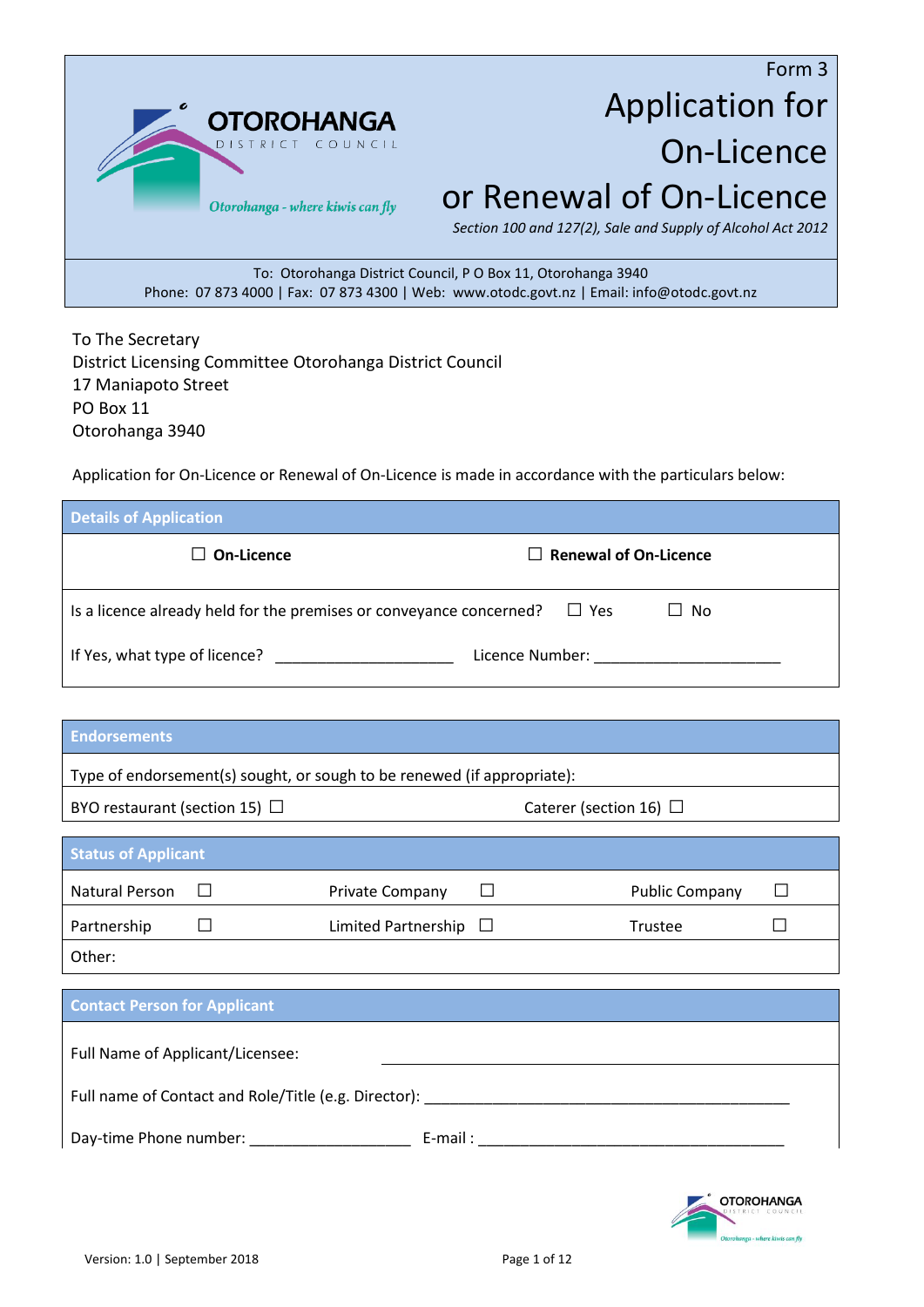**Details of Applicant:**

|                                               | Applicant that is a natural person or persons (complete for each applicant):                                                                                                                                                  |
|-----------------------------------------------|-------------------------------------------------------------------------------------------------------------------------------------------------------------------------------------------------------------------------------|
| Full Legal Name:                              | □ Male □ Female                                                                                                                                                                                                               |
| Also known as (alias):                        |                                                                                                                                                                                                                               |
| <b>Residential Address:</b>                   |                                                                                                                                                                                                                               |
| Town:                                         | Post Code:                                                                                                                                                                                                                    |
| Occupations:                                  |                                                                                                                                                                                                                               |
| Internet Site (if applicable):                | Date of Birth:                                                                                                                                                                                                                |
| Preferred mode of contact:                    | Place of Birth:                                                                                                                                                                                                               |
| <b>Criminal Convictions</b>                   |                                                                                                                                                                                                                               |
| (Clean Slate) Act 2004 applies).              | State all criminal convictions (other than convictions if related to alcohol but not offences to which the Criminal Records                                                                                                   |
| Applicant that is a natural person or persons |                                                                                                                                                                                                                               |
| Full Legal Name:                              | □ Male □ Female                                                                                                                                                                                                               |
| Also known as (alias):                        |                                                                                                                                                                                                                               |
| <b>Residential Address:</b>                   |                                                                                                                                                                                                                               |
| Town:                                         | Post Code:                                                                                                                                                                                                                    |
| Occupation:                                   |                                                                                                                                                                                                                               |
| Internet Site (if applicable):                | Date of Birth:                                                                                                                                                                                                                |
| Preferred mode of contact:                    | Place of Birth:                                                                                                                                                                                                               |
| <b>Criminal Convictions</b>                   |                                                                                                                                                                                                                               |
|                                               | State all criminal convictions (other than convictions for offences against provisions of the Land Transport Act 1998 not contained in Part 6, and<br>offences to which the Criminal Records (Clean Slate) Act 2004 applies). |
| Applicant that is a natural person or persons |                                                                                                                                                                                                                               |
| Full Legal Name:                              | □ Male □ Female                                                                                                                                                                                                               |
| Also known as (alias):                        |                                                                                                                                                                                                                               |
| <b>Residential Address:</b>                   |                                                                                                                                                                                                                               |
| Town:                                         | Post Code:                                                                                                                                                                                                                    |
| Occupation:                                   |                                                                                                                                                                                                                               |
| Internet Site (if applicable):                | Date of Birth:                                                                                                                                                                                                                |
| Preferred mode of contact:                    | Place of Birth:                                                                                                                                                                                                               |
| <b>Criminal Convictions</b>                   |                                                                                                                                                                                                                               |
|                                               | State all criminal convictions (other than convictions for offences against provisions of the Land Transport Act 1998 not contained in Part 6, and<br>offences to which the Criminal Records (Clean Slate) Act 2004 applies). |

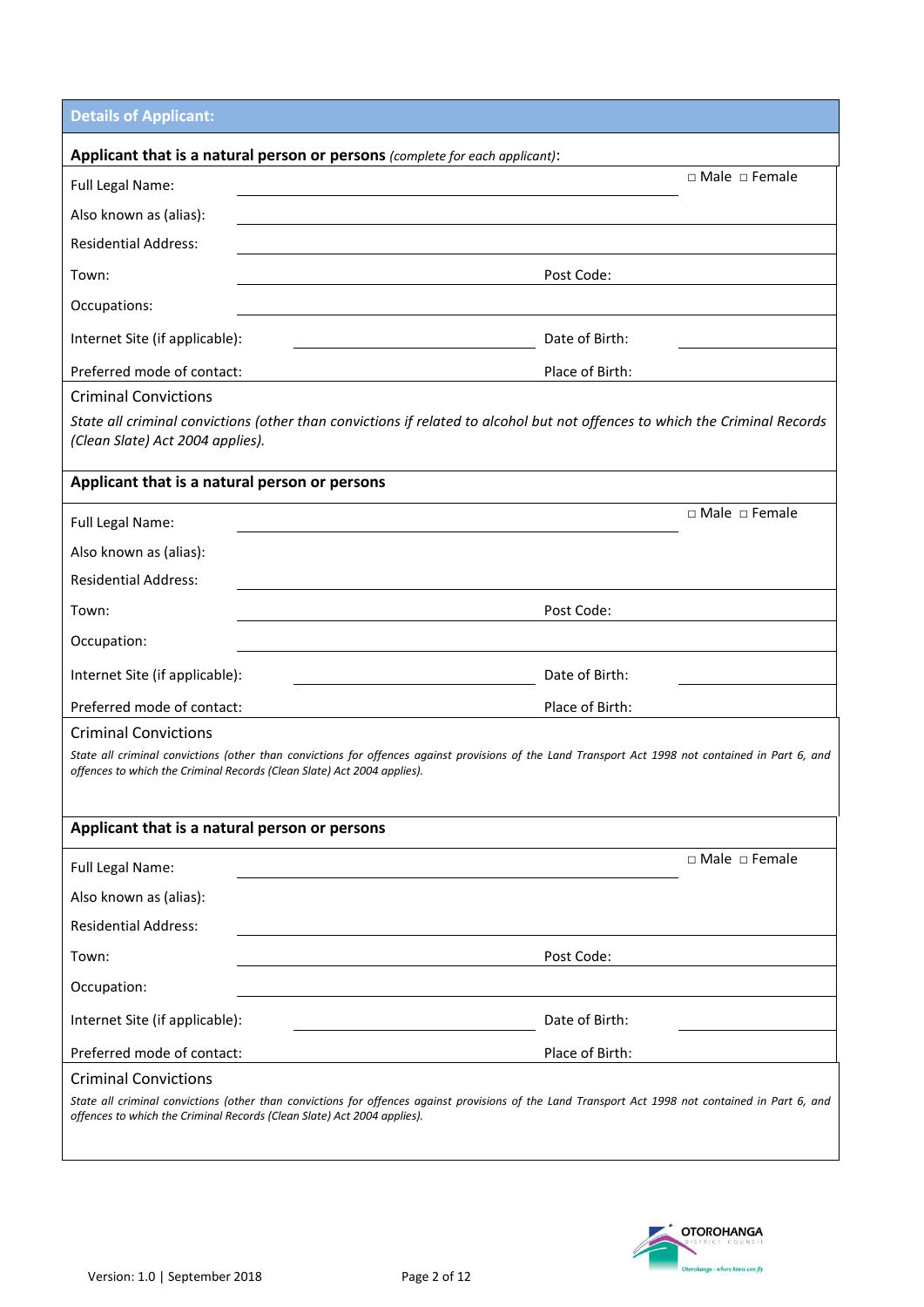|                          |         | Details of Applicant that is NOT a natural person (e.g. Company, partnership):                                         |                                                     |                           |
|--------------------------|---------|------------------------------------------------------------------------------------------------------------------------|-----------------------------------------------------|---------------------------|
| <b>Full Legal Name:</b>  |         | <u> 1989 - Johann Stoff, deutscher Stoffen und der Stoffen und der Stoffen und der Stoffen und der Stoffen und der</u> |                                                     |                           |
| <b>Email Address:</b>    |         |                                                                                                                        |                                                     |                           |
| Internet site:           |         | <u> 1989 - Johann Stoff, deutscher Stoffen und der Stoffen und der Stoffen und der Stoffen und der Stoffen und der</u> |                                                     | [phone, email etc]        |
| Postal Address:          |         | and the control of the control of the control of the control of the control of the control of the control of the       |                                                     |                           |
| Town:                    |         |                                                                                                                        |                                                     |                           |
| <b>Business Details:</b> |         |                                                                                                                        | [describe principal business, any other businesses] |                           |
|                          |         |                                                                                                                        |                                                     |                           |
|                          |         |                                                                                                                        |                                                     |                           |
|                          |         | For a company (whether incorporated under the Companies Act 1993 or equivalent foreign legislation):                   |                                                     |                           |
|                          |         |                                                                                                                        |                                                     |                           |
| <b>Directors:</b>        |         |                                                                                                                        |                                                     |                           |
| <b>Directors Name</b>    | Address | Date of Birth                                                                                                          | Place of Birth                                      |                           |
|                          |         |                                                                                                                        |                                                     |                           |
|                          |         |                                                                                                                        |                                                     |                           |
|                          |         |                                                                                                                        |                                                     |                           |
|                          |         |                                                                                                                        |                                                     |                           |
|                          |         |                                                                                                                        |                                                     |                           |
|                          |         |                                                                                                                        |                                                     |                           |
|                          |         |                                                                                                                        |                                                     |                           |
|                          |         | For a <b>private company</b> incorporated under the Companies Act 1993:                                                |                                                     |                           |
|                          |         |                                                                                                                        |                                                     |                           |
|                          |         |                                                                                                                        |                                                     |                           |
| <b>Shareholders:</b>     |         |                                                                                                                        |                                                     |                           |
| Shareholders Name        | Address | Date of Birth                                                                                                          | Place of Birth                                      | Value of<br><b>Shares</b> |
|                          |         |                                                                                                                        |                                                     |                           |
|                          |         |                                                                                                                        |                                                     |                           |
|                          |         |                                                                                                                        |                                                     |                           |
|                          |         |                                                                                                                        |                                                     |                           |
|                          |         |                                                                                                                        |                                                     |                           |
|                          |         |                                                                                                                        |                                                     |                           |
|                          |         |                                                                                                                        |                                                     |                           |
|                          |         |                                                                                                                        |                                                     |                           |

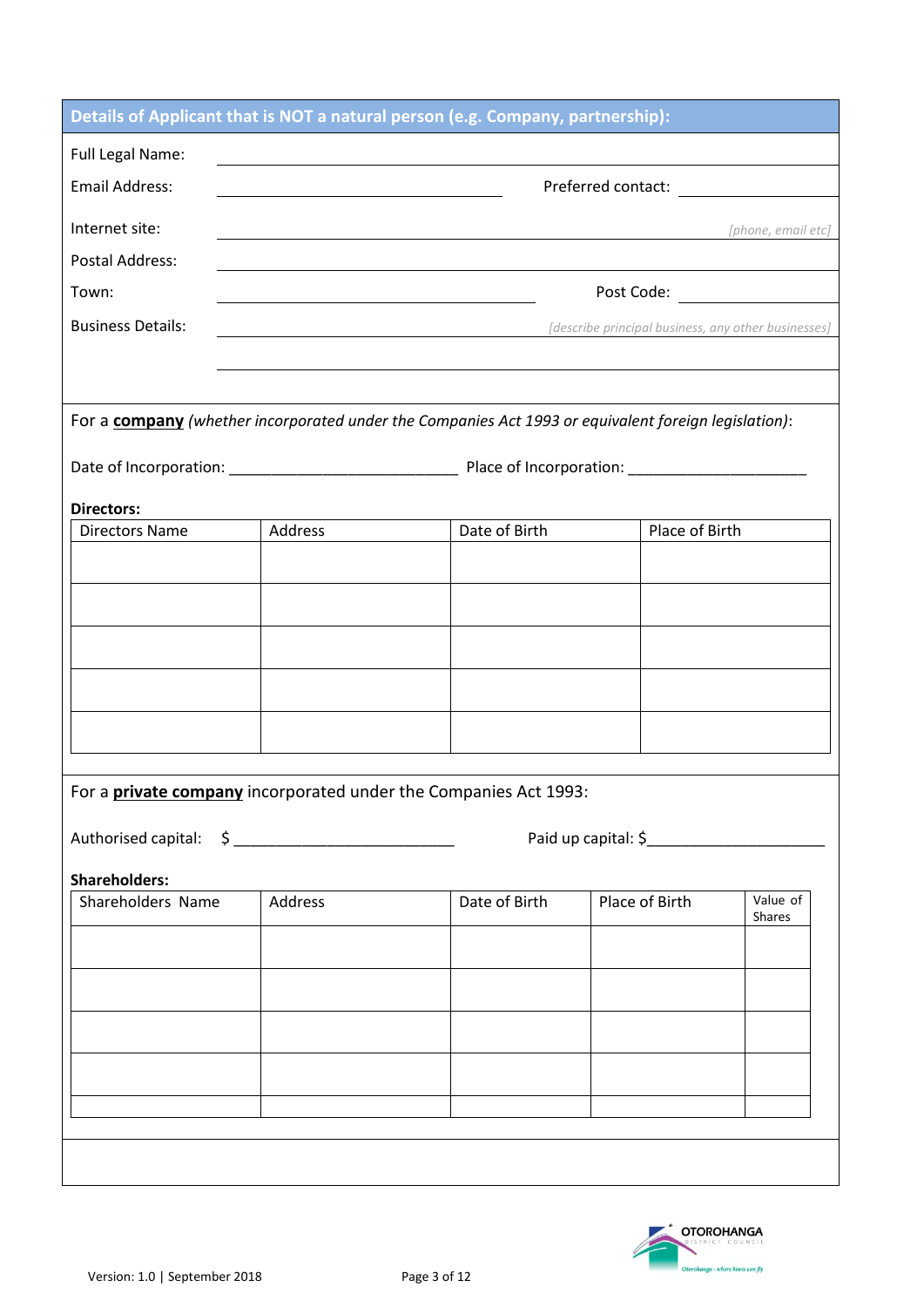|                                                                    |                | For a <b>public company</b> incorporated under the Companies Act 1993:                |                |                       |
|--------------------------------------------------------------------|----------------|---------------------------------------------------------------------------------------|----------------|-----------------------|
| Shareholders who hold 20% or more of shares, or classes of shares: |                |                                                                                       |                |                       |
| Shareholders Name                                                  | <b>Address</b> | Date of Birth                                                                         | Place of Birth | Value<br>of<br>Shares |
|                                                                    |                |                                                                                       |                |                       |
|                                                                    |                |                                                                                       |                |                       |
|                                                                    |                |                                                                                       |                |                       |
|                                                                    |                |                                                                                       |                |                       |
|                                                                    |                |                                                                                       |                |                       |
|                                                                    |                |                                                                                       |                |                       |
|                                                                    |                |                                                                                       |                |                       |
| For a Partnership: The full details of each partner                |                |                                                                                       |                |                       |
| Full Legal Name:                                                   |                |                                                                                       |                |                       |
| Address:                                                           |                |                                                                                       |                |                       |
| Town:                                                              |                |                                                                                       | Post Code:     |                       |
| Date of birth:                                                     |                | Place of birth:                                                                       |                |                       |
| Full Legal Name:                                                   |                |                                                                                       |                |                       |
| Address:                                                           |                |                                                                                       |                |                       |
| Town:                                                              |                |                                                                                       | Post Code:     |                       |
| Date of birth:                                                     |                | Place of birth:                                                                       |                |                       |
|                                                                    |                |                                                                                       |                |                       |
|                                                                    |                | Applicant that is a <b>body corporate</b> , authority under which incorporated:       |                |                       |
|                                                                    |                | ,我们也不会有一个人的人,我们也不会有一个人的人,我们也不会有一个人的人,我们也不会有一个人的人,我们也不会有一个人的人。""我们的人,我们也不会有一个人的人,我     |                |                       |
| <b>Variation</b>                                                   |                |                                                                                       |                |                       |
|                                                                    |                | If applying for a renewal of an existing licence, do you wish to vary any conditions? | $\Box$ Yes     | $\Box$ No             |
| If Yes, what condition(s)?                                         |                |                                                                                       |                |                       |
|                                                                    |                |                                                                                       |                |                       |
|                                                                    |                |                                                                                       |                |                       |
|                                                                    |                |                                                                                       |                |                       |

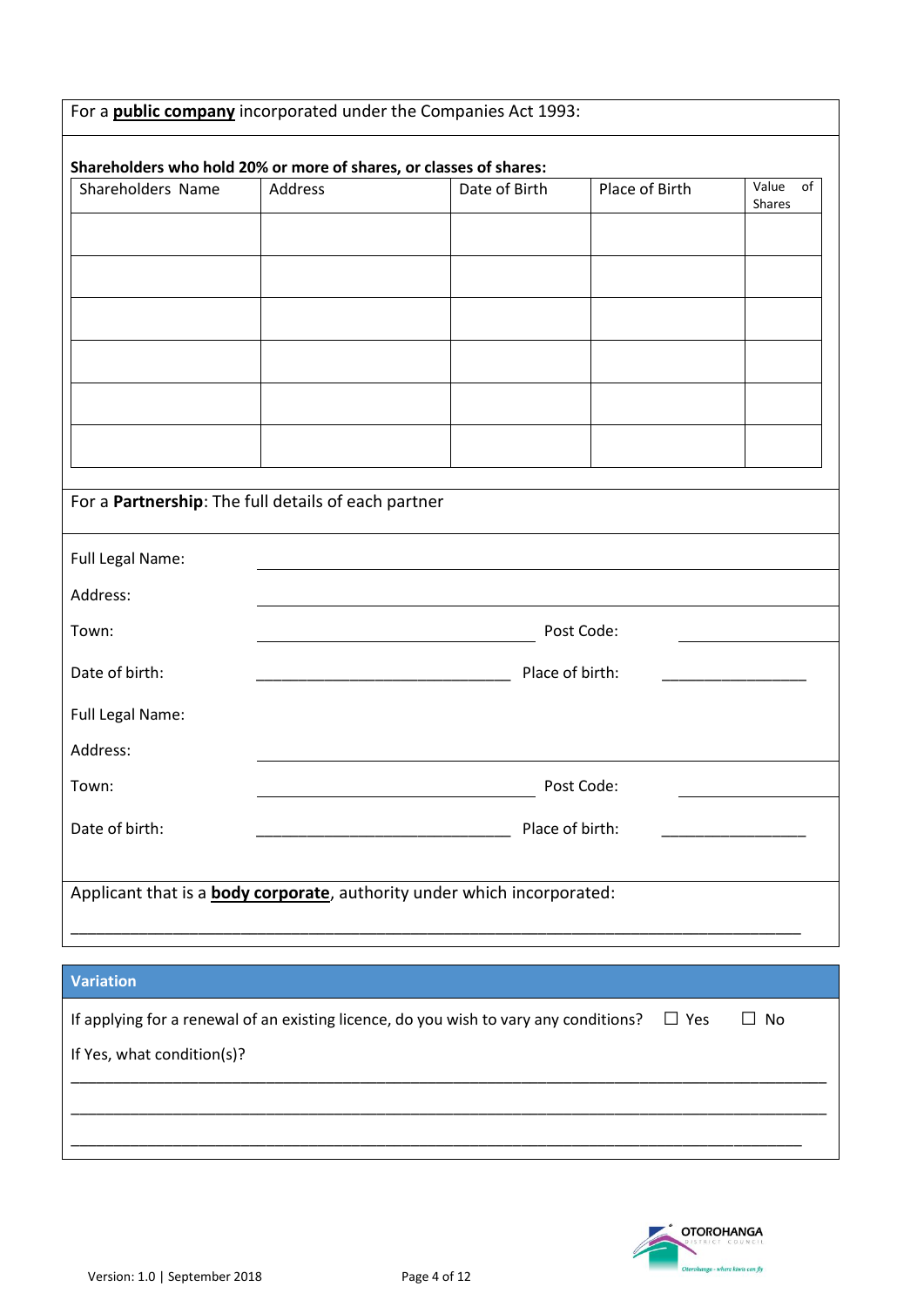| <b>Details of Premises (if not a conveyance)</b>                                              |                     |                                           |
|-----------------------------------------------------------------------------------------------|---------------------|-------------------------------------------|
| Address of premises:                                                                          |                     |                                           |
| Trading or other name:                                                                        |                     |                                           |
| If not owned by applicant -                                                                   |                     |                                           |
| Tenure: [freehold, unit title, leasehold or under licence]                                    |                     |                                           |
| Full Legal Name of Owner:                                                                     |                     |                                           |
| Address:                                                                                      |                     |                                           |
| Town:                                                                                         |                     | Post Code:                                |
| Type:                                                                                         |                     | [grocery, hotel, retail shop, tavern etc] |
| Is the licence conditional on completion of building work?<br>If Yes, please provide details: | Yes<br>$\mathsf{L}$ | No<br>$\mathsf{L}$                        |
|                                                                                               |                     |                                           |
|                                                                                               |                     |                                           |
|                                                                                               |                     |                                           |

| <b>Details of Conveyance</b>                                           |                           |  |
|------------------------------------------------------------------------|---------------------------|--|
| Type of conveyance: [ship, railway carriage, bus etc]                  |                           |  |
| Tenure: [owned by applicant, operated under charter, lease or licence] |                           |  |
| If Not owned by applicant, please provide details:                     |                           |  |
| Full Legal Name of owner:                                              |                           |  |
| <b>Contact Phone No:</b>                                               | Mobile Number:            |  |
| <b>Email Address:</b>                                                  |                           |  |
| <b>Postal Address:</b>                                                 |                           |  |
| Town:                                                                  | Post Code:                |  |
| Registration Number (if any):                                          |                           |  |
| Address of home base (if any):                                         |                           |  |
| Any name used or proposed for conveyance:                              |                           |  |
| Is the licence conditional on completion of building work?             | Yes<br>No<br>$\mathsf{L}$ |  |
| If Yes, please provide details:                                        |                           |  |
|                                                                        |                           |  |
|                                                                        |                           |  |
|                                                                        |                           |  |
|                                                                        |                           |  |

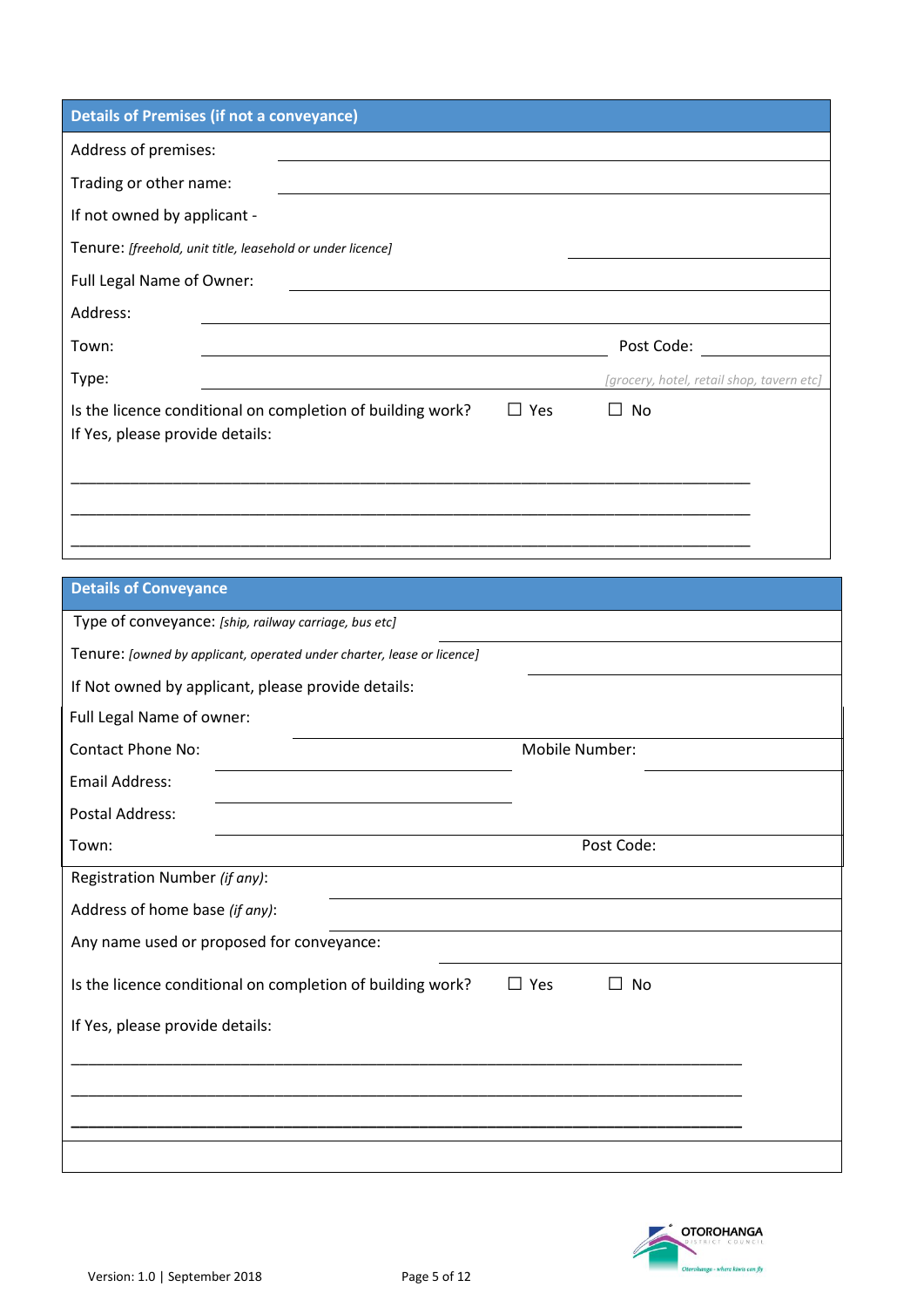| Details of Managers (complete for each manager or proposed manager)                                  |                     |
|------------------------------------------------------------------------------------------------------|---------------------|
| <b>Full Legal Name:</b>                                                                              |                     |
| Certificate No:                                                                                      | <b>Expiry Date:</b> |
| <b>Full Legal Name:</b>                                                                              |                     |
| Certificate No:                                                                                      | <b>Expiry Date:</b> |
| <b>Full Legal Name:</b>                                                                              |                     |
| Certificate No:                                                                                      | <b>Expiry Date:</b> |
| <b>Full Legal Name:</b>                                                                              |                     |
| Certificate No:                                                                                      | <b>Expiry Date:</b> |
| <b>Full Legal Name:</b>                                                                              |                     |
| Certificate No:                                                                                      | <b>Expiry Date:</b> |
| <b>Full Legal Name:</b>                                                                              |                     |
| Certificate No:                                                                                      | <b>Expiry Date:</b> |
| Please provide copies of managers certificates where they were issued by another Licensing Committee |                     |

### **Business Details**

| General nature of the business to be conducted by applicant in the premises if licence granted:                                                                                                                             |
|-----------------------------------------------------------------------------------------------------------------------------------------------------------------------------------------------------------------------------|
|                                                                                                                                                                                                                             |
| [hotel, tavern, restaurant, entertainment/nightclub]                                                                                                                                                                        |
| Is the sale of alcohol intended to be the principal purpose of business?<br>$\Box$ Yes<br>No.                                                                                                                               |
| If No, what is the intended principal purpose of the business?                                                                                                                                                              |
|                                                                                                                                                                                                                             |
| Are you engaged, or intending to engage in the sale or supply of any goods other than alcohol and food, or in<br>the provision of any services other than those directly related to the sale or supply of alcohol and food? |
| $\Box$ Yes<br>∐ No                                                                                                                                                                                                          |
| If Yes, what is the nature of the other goods and services?                                                                                                                                                                 |
| Days and hours proposed for sale of alcohol:                                                                                                                                                                                |
|                                                                                                                                                                                                                             |
|                                                                                                                                                                                                                             |
| Is the premises proposed to be subject to any designations? (i.e. Restricted or Supervised)                                                                                                                                 |
|                                                                                                                                                                                                                             |
|                                                                                                                                                                                                                             |

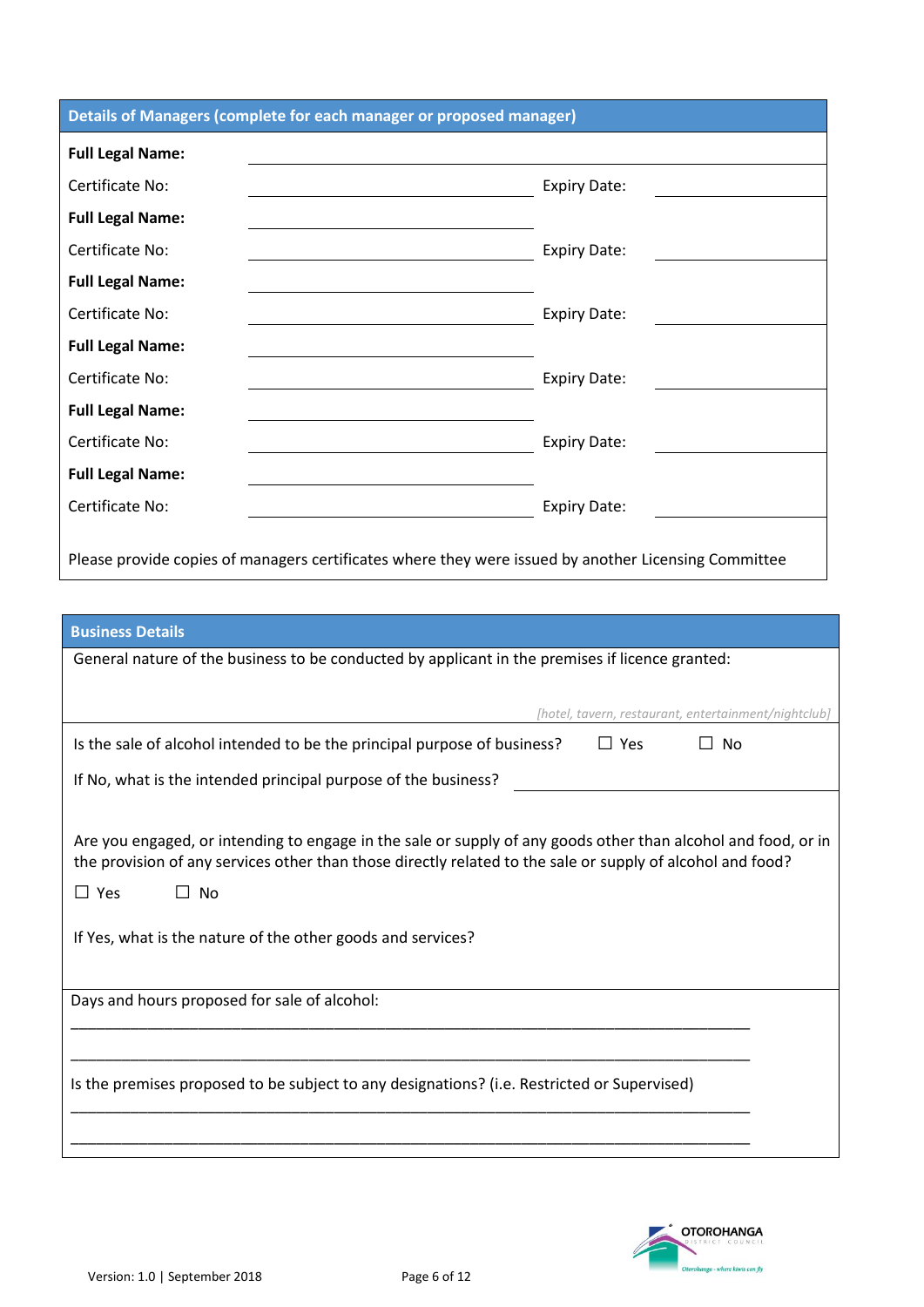| <b>Conditions / Licence Criteria</b>                                                                                                                                            |
|---------------------------------------------------------------------------------------------------------------------------------------------------------------------------------|
| What is the Experience and training of applicant?:                                                                                                                              |
|                                                                                                                                                                                 |
|                                                                                                                                                                                 |
|                                                                                                                                                                                 |
|                                                                                                                                                                                 |
| Detail what provision the applicant intends to make for:                                                                                                                        |
| Food [describe type and range]                                                                                                                                                  |
|                                                                                                                                                                                 |
|                                                                                                                                                                                 |
|                                                                                                                                                                                 |
| Non-alcoholic beverages                                                                                                                                                         |
| [describe type and range]                                                                                                                                                       |
|                                                                                                                                                                                 |
|                                                                                                                                                                                 |
| Low-alcohol beverages                                                                                                                                                           |
| [describe type and range]                                                                                                                                                       |
|                                                                                                                                                                                 |
|                                                                                                                                                                                 |
|                                                                                                                                                                                 |
| To what extent, and where, is drinking water intended to be freely available to patrons?<br>[If no access to mains water supply, potability of water intended to be available?] |
|                                                                                                                                                                                 |
|                                                                                                                                                                                 |
|                                                                                                                                                                                 |
| What steps are intended to be taken to provide help with and information about alternative forms of                                                                             |
| transport from the premises?                                                                                                                                                    |
|                                                                                                                                                                                 |
|                                                                                                                                                                                 |
| What steps are to be taken to prevent the sale and supply of alcohol to prohibited people?                                                                                      |
|                                                                                                                                                                                 |
|                                                                                                                                                                                 |
|                                                                                                                                                                                 |
| What other steps does the applicant propose to promote the responsible consumption of alcohol?                                                                                  |
|                                                                                                                                                                                 |
|                                                                                                                                                                                 |
|                                                                                                                                                                                 |
|                                                                                                                                                                                 |

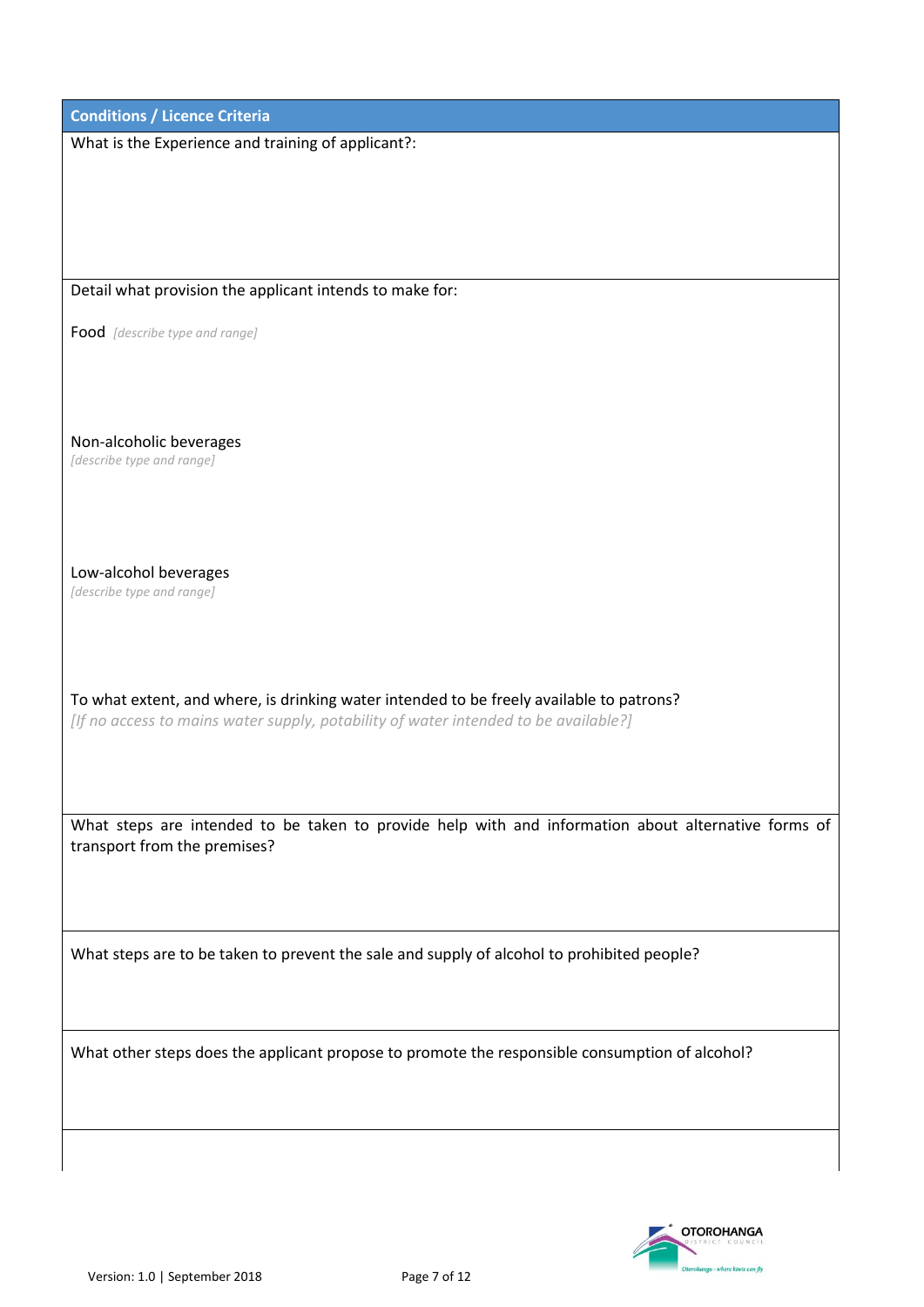|                                                                                              |                     | What systems (including training) and staff are in place (or to be in place) for compliance with the Act? |                                                                                                         |
|----------------------------------------------------------------------------------------------|---------------------|-----------------------------------------------------------------------------------------------------------|---------------------------------------------------------------------------------------------------------|
|                                                                                              |                     | [Detail staff numbers and training, security and CCTV systems, lighting, internal policies etc]           |                                                                                                         |
|                                                                                              |                     |                                                                                                           |                                                                                                         |
|                                                                                              |                     |                                                                                                           |                                                                                                         |
| [e.g. noise control measures etc]                                                            |                     | What systems are in place to reduce any negative effects on the amenity of the surrounding area?          |                                                                                                         |
|                                                                                              |                     |                                                                                                           |                                                                                                         |
|                                                                                              |                     |                                                                                                           |                                                                                                         |
|                                                                                              |                     |                                                                                                           |                                                                                                         |
| ("CPTED") Guidelines?<br>[For more information on these guidelines go to www.alcohol.org.nz] |                     |                                                                                                           | Has the design of the premises included reference to the Crime Prevention Through Environmental Design  |
| $\Box$ Yes<br>No<br>П                                                                        |                     |                                                                                                           |                                                                                                         |
| and/or being the subject of any suspension or cancellation applications?                     |                     |                                                                                                           | Has the applicant or any of its managers appeared before the Alcohol Regulatory and Licensing Authority |
| $\Box$ Yes<br>$\Box$ No                                                                      |                     |                                                                                                           |                                                                                                         |
| If "yes" please detail:                                                                      |                     |                                                                                                           |                                                                                                         |
| Manager/Licensee                                                                             | Type of Application | When                                                                                                      | Outcome                                                                                                 |
|                                                                                              |                     |                                                                                                           |                                                                                                         |
|                                                                                              |                     |                                                                                                           |                                                                                                         |
|                                                                                              |                     |                                                                                                           |                                                                                                         |
|                                                                                              |                     |                                                                                                           |                                                                                                         |
| <b>Signature:</b>                                                                            |                     |                                                                                                           |                                                                                                         |
| Dated at:                                                                                    |                     | Date:                                                                                                     |                                                                                                         |
| Signature of applicant:                                                                      |                     |                                                                                                           |                                                                                                         |
| Name of Signatory (where not the applicant):                                                 |                     |                                                                                                           |                                                                                                         |
|                                                                                              |                     |                                                                                                           |                                                                                                         |

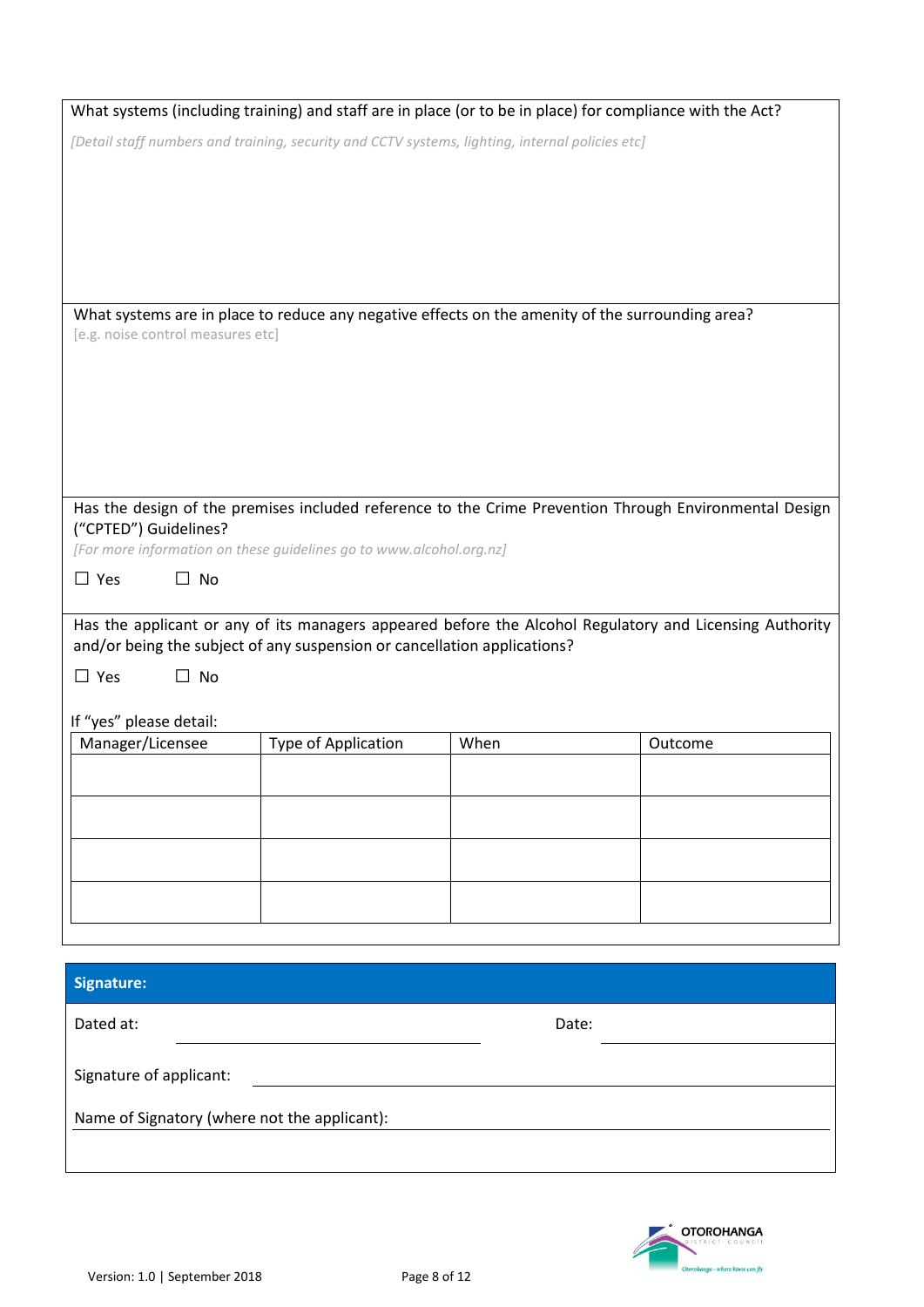|               | <b>Documents required to accompany new applications:</b>                                                                                                                                                                                                                                                                                                                                                                          |
|---------------|-----------------------------------------------------------------------------------------------------------------------------------------------------------------------------------------------------------------------------------------------------------------------------------------------------------------------------------------------------------------------------------------------------------------------------------|
| $\Box$        | $\Box$ For body corporate applicant, copy of certificate of incorporation (or equivalent document)<br>$\Box$ For companies copy of Company Incorporation Certificates<br>For Partnerships, a copy of the Partnership Agreement.                                                                                                                                                                                                   |
| $\Box$        | Photograph(s) [or artists impression] of the exterior of the premises, including of the principal<br>entrance                                                                                                                                                                                                                                                                                                                     |
|               | $\Box$ A map or a copy of a map or a portion of a map showing the location of the premises and the<br>surrounding area.                                                                                                                                                                                                                                                                                                           |
|               | $\Box$ A scale plan showing:<br>Those parts of the premises that are to be used for the sale and supply of alcohol<br>٠<br>Those parts of the premises that the applicant intends should designated as restricted<br>٠<br>areas or as supervised areas<br>Each entrance to the premises that the applicant intends should be designated as a<br>principal<br>٠<br>entrance                                                        |
|               | $\Box$ A written statement from the owner to the effect that the owner has no objection to the grant of the<br>licence                                                                                                                                                                                                                                                                                                            |
|               | $\Box$ A certificate by Otorohanga District Council that the proposed use of the premises meets the<br>requirements of the Resource Management Act 1991 and of the Building Code -see attached<br>application form                                                                                                                                                                                                                |
|               | $\Box$ Copy of planning consent<br>$\Box$ Copies of all relevant building certificates consents                                                                                                                                                                                                                                                                                                                                   |
|               | $\Box$ A menu or other indication of the standard and style of the food, low and non-alcoholic drinks to be<br>provided or proposed to be provided                                                                                                                                                                                                                                                                                |
|               | $\Box$ A statement that the premises has, and maintains a Fire Evacuation Scheme, or does not require a<br>scheme.                                                                                                                                                                                                                                                                                                                |
|               | $\Box$ Copies of an nominated managers Manager's Certificates if not issued by Otorohanga District Licensing<br>Committee                                                                                                                                                                                                                                                                                                         |
|               | $\Box$ Any staff training plans, or host responsibility plans.<br>$\Box$ Copy of draft public notices                                                                                                                                                                                                                                                                                                                             |
|               | <b>Documents required to accompany renewal applications:</b>                                                                                                                                                                                                                                                                                                                                                                      |
|               | $\Box$ Copy of draft public notices<br>A statement that the premises has, and maintains a Fire Evacuation Scheme, or does not require a<br>scheme.                                                                                                                                                                                                                                                                                |
| <b>NOTES:</b> |                                                                                                                                                                                                                                                                                                                                                                                                                                   |
| 1             | "The applicant" is the licensee who will receive the proceeds from the sale of alcohol.                                                                                                                                                                                                                                                                                                                                           |
| 2             | Applications that are not correct and compete may be returned to the applicant.                                                                                                                                                                                                                                                                                                                                                   |
| 3<br>4        | This application must be accompanied by the appropriate application fee.<br>The payment of the annual fee may be required prior to issue of the licence.                                                                                                                                                                                                                                                                          |
| 5             | Within 20 working days after filing this application with the District Licensing Committee (or 10 working<br>days if it is an application for renewal), the applicant must give public notice of it in form 7. The notice<br>must be given in compliance with regulation 36, 37 or 38 of the Sale and Supply of Alcohol Regulations<br>2013 (whichever applies to this application).                                              |
| 6             | Except in the case of a conveyance, within 10 working days after filing this application with the District<br>Licensing Committee, the applicant must ensure that notice of this application in form 7 is attached in a<br>conspicuous place on or adjacent to the site to which this application relates (unless the Secretary of the<br>District Licensing Committee agrees that it is impracticable or unreasonable to do so). |

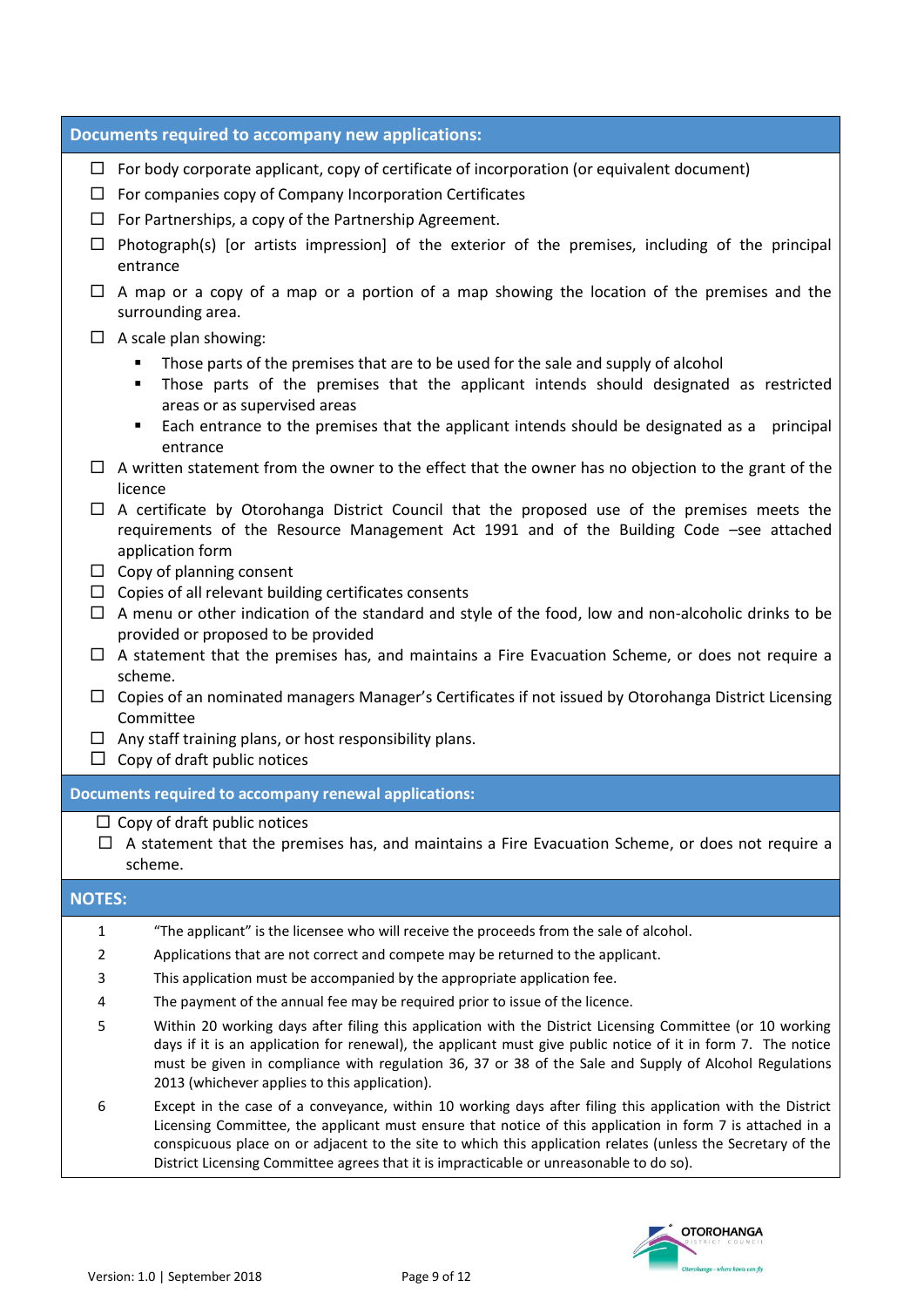Form 7 *Section 101, Sale and Supply of Alcohol Act 2012*

## Public Notice

of application for on-licence, off-licence, or club licence (or application for variation of conditions of onlicence, off-licence, or club licence) (Please circle relevant application)

(*Full name, address and occupation of applicant)*

…………………………………………………………………………………………………………………………………………………………

| has | made |  |  | application to the Otorohanga District Licensing Committee at |       |    |
|-----|------|--|--|---------------------------------------------------------------|-------|----|
|     |      |  |  |                                                               |       |    |
|     |      |  |  |                                                               |       |    |
|     |      |  |  |                                                               |       |    |
|     |      |  |  |                                                               | Known | as |
|     |      |  |  |                                                               |       |    |

The general nature of the business conducted ( or to be conducted) under the licence is:

…………….…………………………………………………………………………………………………………………………………………………

*(e.g. hotel, tavern, restaurant, entertainment, night club)*

The days on which and the hours during which the liquor is (or intended to be ) sold under the licence are:

………………………………………………………………………………………………………………………………………………………………

……………………………………………………………………………………………………………………………………………………………..

The application may be inspected during ordinary office hours at the office of the Otorohanga District Council, District Licensing Committee, 17 Maniapoto Street, Otorohanga.

Any person who is entitled to object and who wishes to object to the issue of the licence may, not later than 15 working days after the date of the publication of this notice, file a notice in writing of the objection with the Secretary of the District Licensing Committee at Otorohanga District Council, 17 Maniapoto Street, PO Box 11, Otorohanga 3940.

No objection to the issue of a licence may be made in relation to a matter other than a matter specified in section 105(1) of the Sale and Supply of Alcohol Act 2012.

No objection to the renewal of a licence may be made in relation to a matter other than a matter specified in section 131 of the Sale and Supply of Alcohol Act 2012.

(*In case of publication in newspaper(s)*) This is the [state whether first, second, or only] publication of this notice.

(*In case of second publication in newspaper(s)*) This notice was first published on [*state date*].

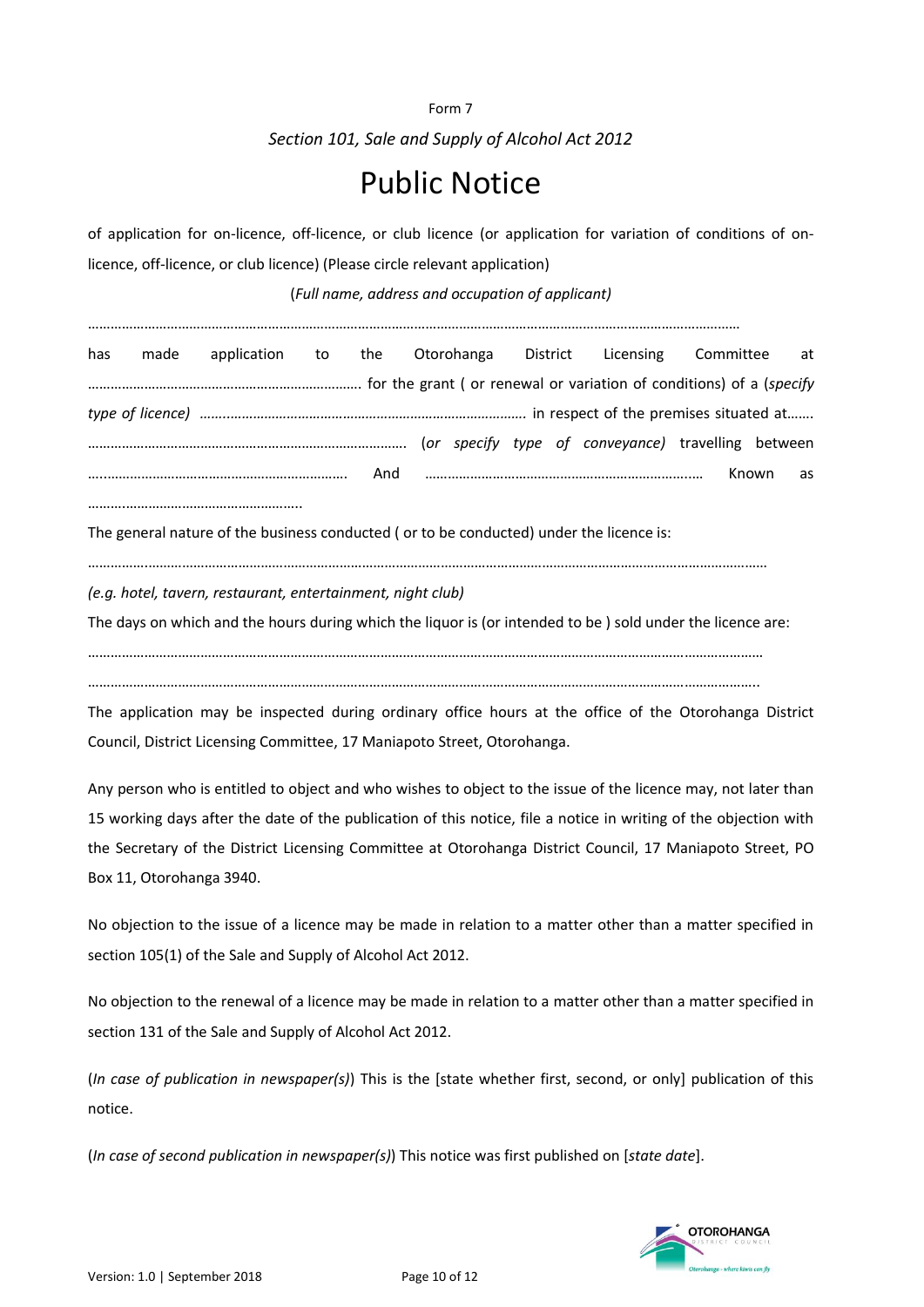

### **APPLICATION FOR LOCAL AUTHORITY CERTIFICATE WITH REGARD TO BUILDING ACT 2004 AND THE RESOURCE MANAGEMENT ACT 1991**

#### For the purposes of Section 100 (f) Sale and Supply of Alcohol Act 2012

Date Received **Application Number** 

#### **BUILDING**

|                                                                                                                                                   | <b>LEGAL DESCRIPTION</b> |                                                          |  |  |  |  |  |
|---------------------------------------------------------------------------------------------------------------------------------------------------|--------------------------|----------------------------------------------------------|--|--|--|--|--|
| <b>TRADE NAME</b><br><u> 1989 - Johann John Harry, mars and deutscher Amerikaanse komme van de Franse van de Franse van de Franse van</u>         |                          | <b>SURVEY DISTRICT</b> _________________________________ |  |  |  |  |  |
| <b>COUNCIL CHARGES</b> The Council's total charges payable on the uplifting of a Local Authority Certificate (Sale<br>and Supply of Alcohol) are: |                          |                                                          |  |  |  |  |  |
| Assessment on papers \$100.00                                                                                                                     |                          |                                                          |  |  |  |  |  |
| Assessment with site inspection \$195.00 RECEIPT NUMBER ______________________DATE__________                                                      |                          |                                                          |  |  |  |  |  |
|                                                                                                                                                   |                          |                                                          |  |  |  |  |  |
| <b>Full Name</b>                                                                                                                                  |                          |                                                          |  |  |  |  |  |
| <b>Postal Address</b>                                                                                                                             |                          |                                                          |  |  |  |  |  |
|                                                                                                                                                   |                          |                                                          |  |  |  |  |  |
| <b>SIGNED BY OR FOR ON BEHALF OF THE OWNER</b>                                                                                                    |                          |                                                          |  |  |  |  |  |
| <b>Print Name</b><br>Signature                                                                                                                    |                          |                                                          |  |  |  |  |  |

**DATE\_\_\_\_\_\_\_\_\_\_\_\_\_\_\_\_\_\_\_\_\_\_\_\_\_\_\_\_\_**